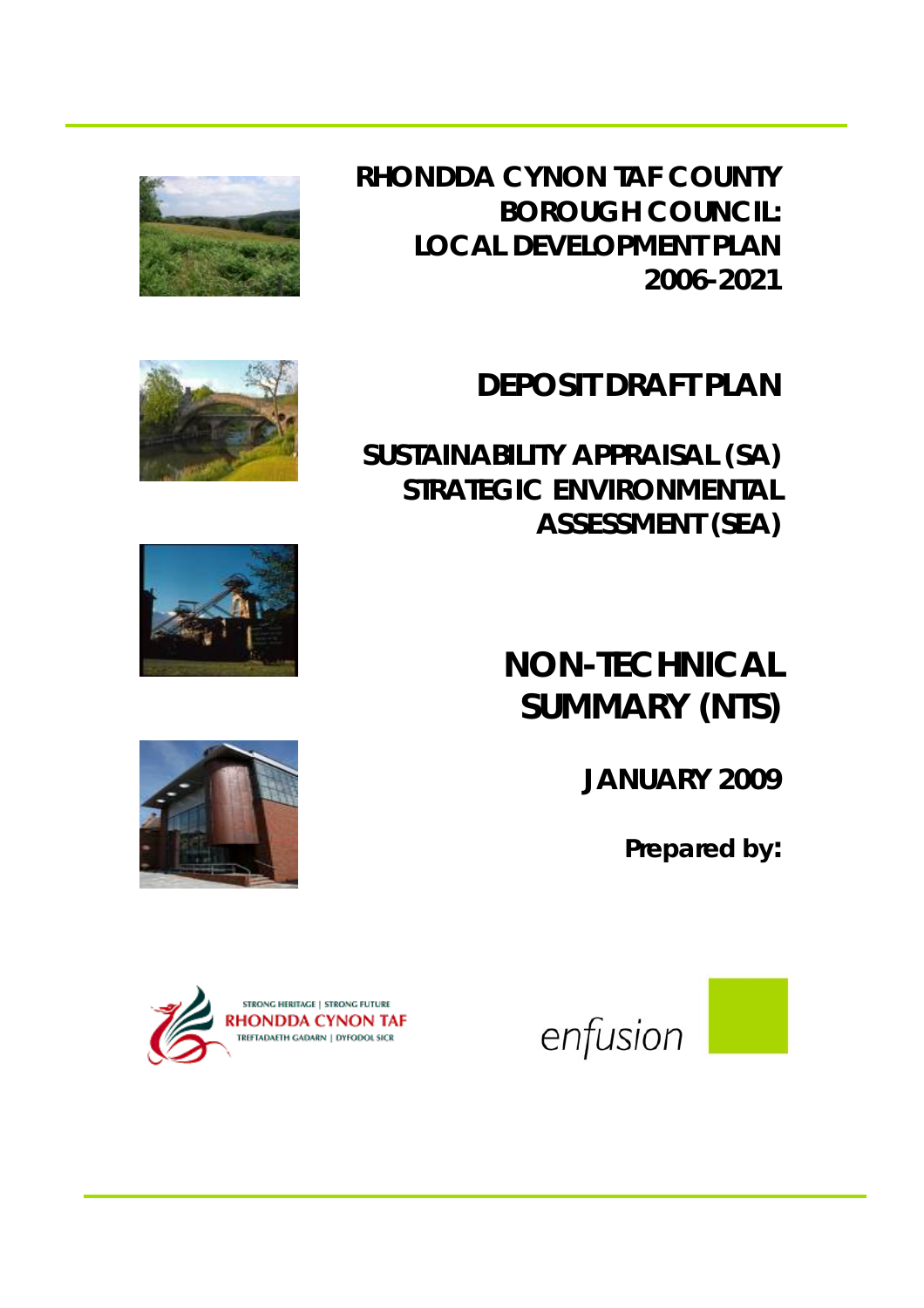# **RHONDDA CYNON TAF COUNTY BOROUGH COUNCIL: LOCAL DEVELOPMENT PLAN 2006-2021**

# **DEPOSIT DRAFT PLAN**

# **SUSTAINABILITY APPRAISAL (SA) STRATEGIC ENVIRONMENTAL ASSESSMENT (SEA)**

# **NON-TECHNICAL SUMMARY (NTS)**

| date:             | January 2009                             |          |
|-------------------|------------------------------------------|----------|
| prepared for:     | Rhondda Cynon Taf County Borough Council |          |
| prepared by:      | Liz Payne                                | Enfusion |
|                   | <b>Ruth Thomas</b>                       |          |
|                   | <b>Alastair Peattie</b>                  |          |
| quality assurance | Barbara Carroll                          |          |
|                   |                                          |          |



environmental planning and management for sustainability

Treenwood House Rowden Lane Bradford on Avon BA15 2AU t: 01225 867112 www.enfusion.co.uk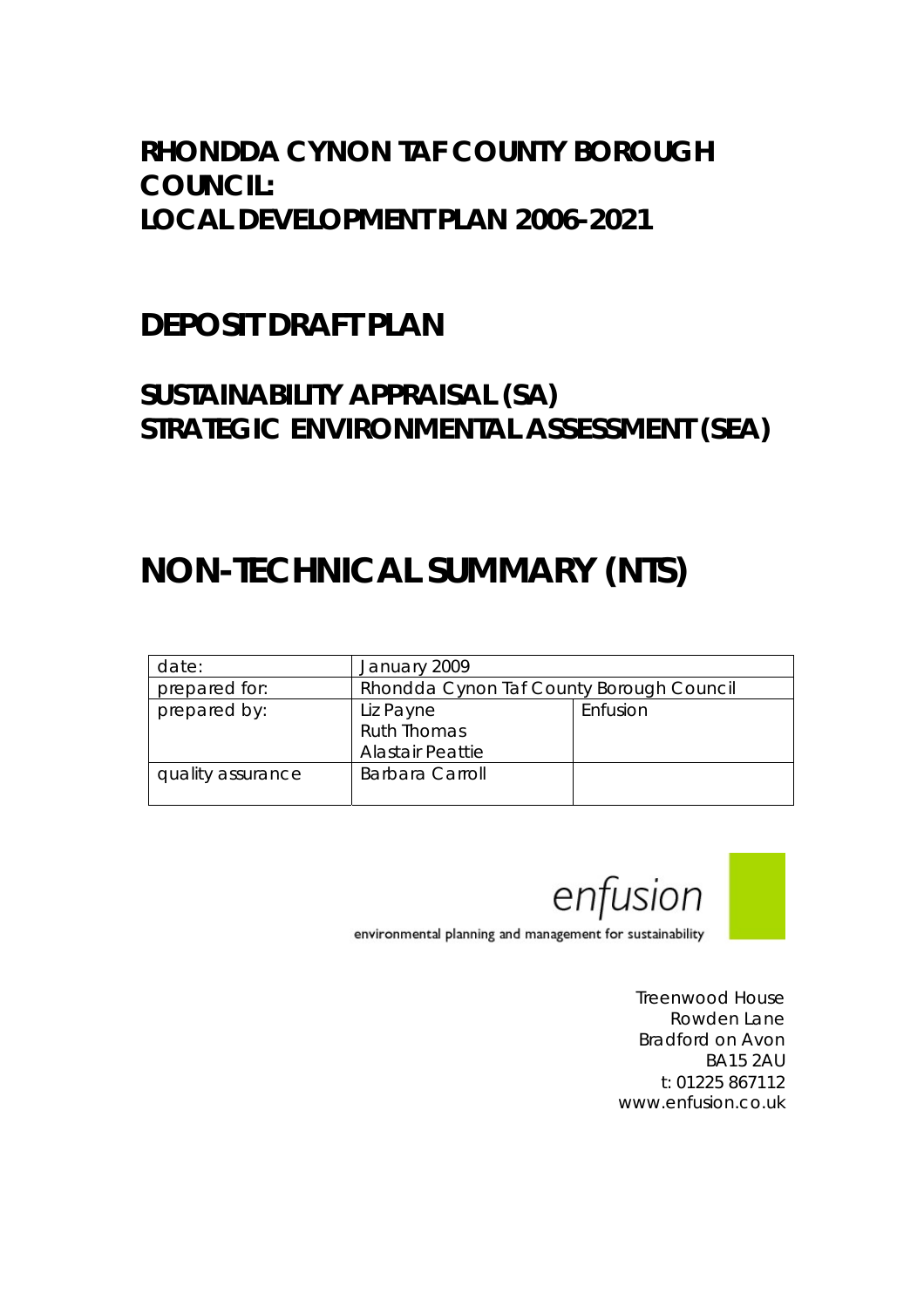Rhondda Cynon Taf County Borough Council SA Report: Deposit Plan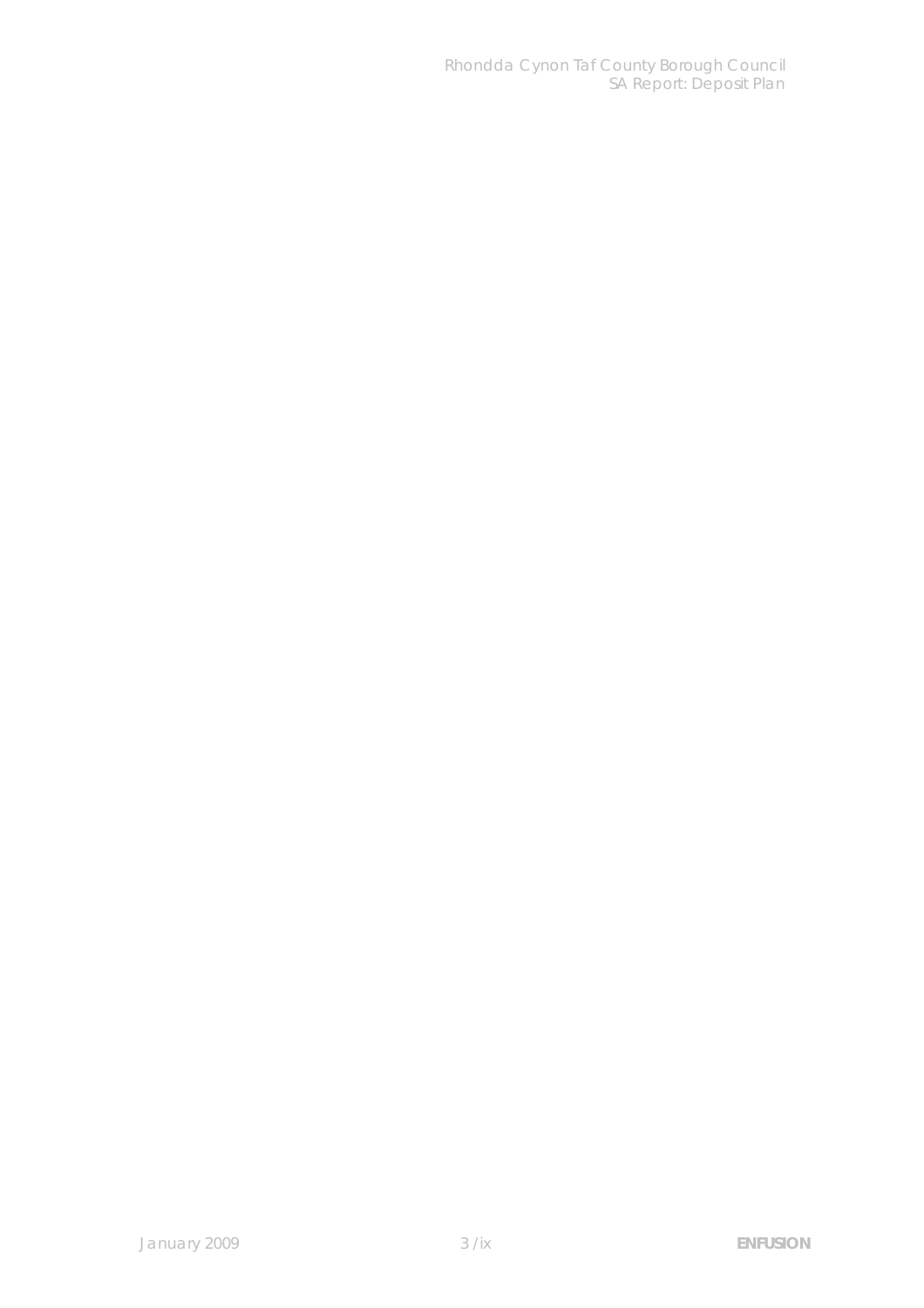# **INTRODUCTION**

0.1 This is the summary of the Sustainability Appraisal Report for Rhondda Cynon Taf County Borough Council's Deposit Draft Plan. It describes how the Sustainability Appraisal (SA) process was used to assist in planning for the development and the use of land, as required by planning legislation and Welsh Assembly Government guidance. The SA assists sustainable development through an ongoing dialogue and assessment during the preparation of Local Development Plan (LDP) and considers the implications of social, economic and environmental demands on land use planning.

# **THE LOCAL DEVELOPMENT PLAN**

0.2 The LDP is the new system introduced by in Wales under Part 6 of the Planning & Compulsory Purchase Act (2004). The LDP forms the statutory development plan for a local authority area. The plan should include a vision, strategy, area-wide policies for development types, land allocations, and where necessary policies and proposals for key areas of change and protection. The LDP system seek to achieve: the integration of sustainable development into plan making through Sustainability Appraisal incorporating Strategic Environmental Assessment; effective community involvement in plan making; a more streamlined approach to plan making; producing plans that are strategic, concise and distinctive.

# **SUSTAINABILITY APPRAISAL & STRATEGIC ENVIRONMENTAL ASSESSMENT**

0.3 Planning legislation requires that the LDP is subject to a SA, a systematic process that is designed to evaluate the predicted social, economic and environmental effects of development planning. European and UK legislation require that the LDP is also subject to a Strategic Environmental Assessment (SEA), a process that considers the effects of development planning on the environment. Government guidance advises that these two processes should be carried out together and outlines a number of stages of SA work that need to be carried out as the LDP is being prepared:

> Stage A: Setting Context & Scope Stage B: Developing Options & Assessing Effects Stage C: Preparing the SA Report Stage D: Consulting on the Plan & the SA Stage E: Monitoring Implementation of the Plan

0.4 The SA/SEA of the Rhondda Cynon Taf County Borough's Local Development Plan has been prepared in accordance with these requirements for SA/SEA.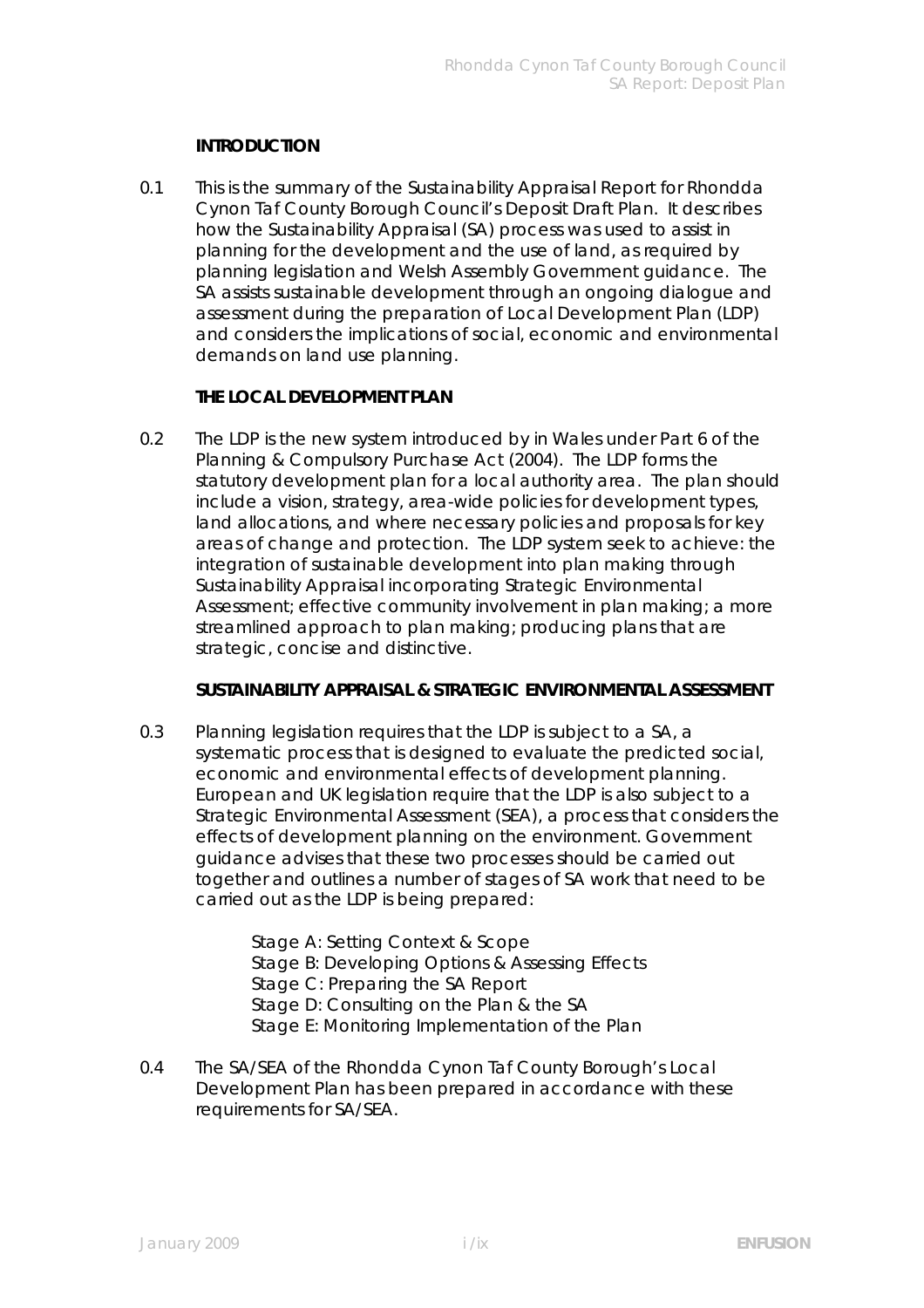# **THE CHARACTER OF RHONDDA CYNON TAF**

- 0.5 Rhondda Cynon Taf (RCT) covers an area of the South Wales Valleys, stretching from the Brecon Beacons National Park in the north to the outskirts of Cardiff in the south. It comprises a mixture of urban, semiurban and rural communities, situated in a varied countryside of valleys, mountains and lowland farmland. It is the second largest local authority in Wales, covering 424 square kilometres, and with a population of 231,946 (2001 Census).
- 0.6 The population of RCT overall has remained largely unchanged since 1991, however, there is significant local variation which had seen the population in the valleys and to the north decline by 5% while population in the southern areas has increased by 10%, drawn by the greater accessibility and economic opportunities present in the south of the County Borough. Rhondda has a legacy of terraced housing stock (52.9%) and a significant disparity in house prices which for comparable properties are 60% higher in the south. Empty properties are an issue in the north, which is also the greatest area of deprivation, and there is shortfall of affordable housing (870) across the County Borough.
- 0.7 There are also identified disparities in economic output between the north and south of the County Borough. An overall figure of 73% of residents economically active is underlain by higher proportions of economically active individuals in the south and above average levels of people claiming Job Seekers Allowance in the north. Of the 38,400 people residing in RCT, 19,000 commute to Cardiff to work.
- 0.8 RCT has a varied and characterful landscape that is important for nature conservation with significant areas of semi-natural habitat and high levels of habitat diversity, protected through local, national and European designations. The County Borough also has 16 conservation areas and 366 listed buildings.

# **SA SCOPING & ISSUES FOR SUSTAINABILITY**

0.9 During early 2006 a scoping process for the SA was carried out to help ensure that the SA would cover the key sustainability issues that are relevant to the development planning system for Rhondda Cynon Taf. Relevant plans, programmes and other baseline information were reviewed to develop a wider understanding of issues and priorities, together with a description of the current and predicted social, economic and environmental characteristics of the area. This information was updated in 2008.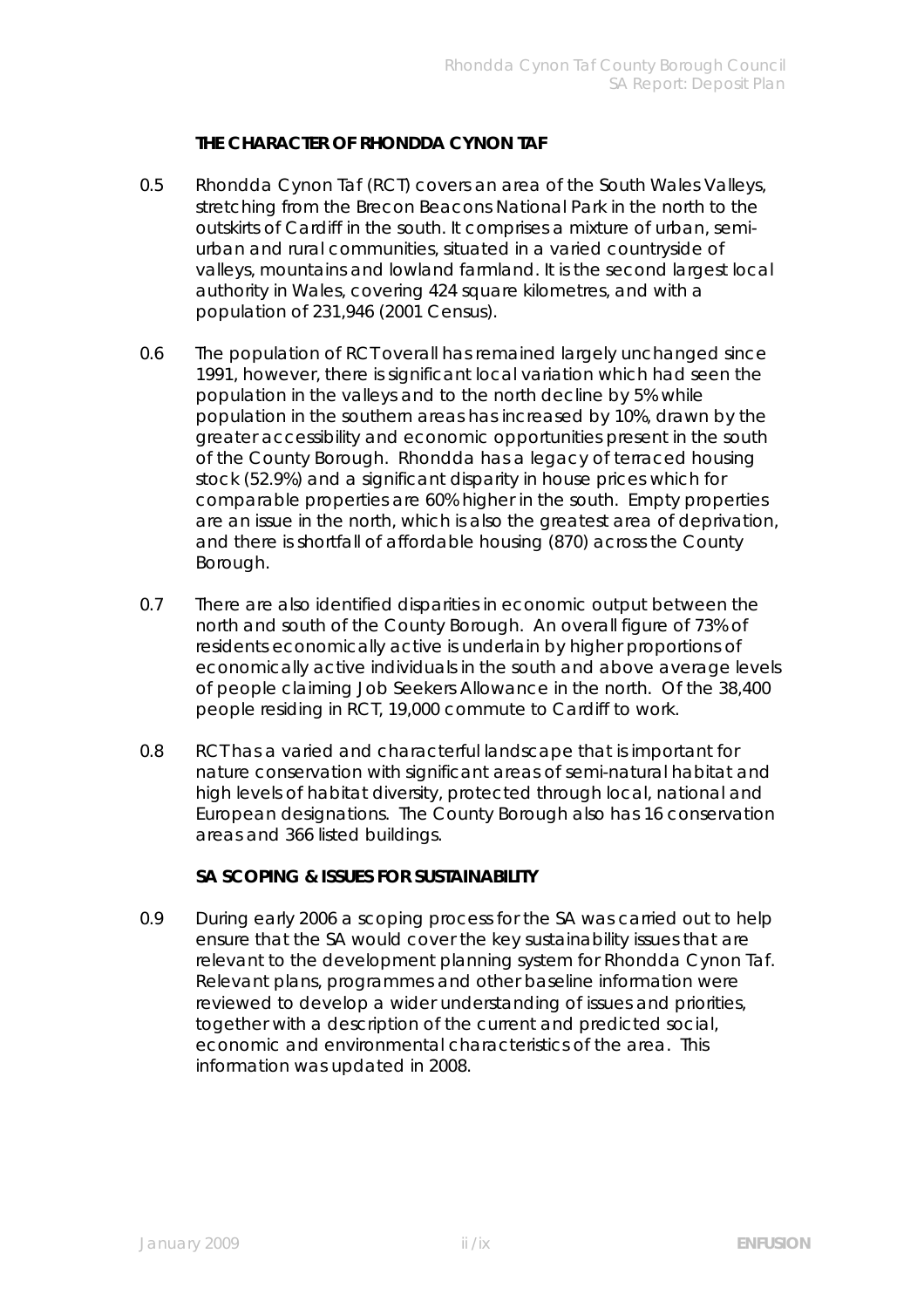0.10 From these studies, the key sustainability issues and opportunities for the LDP and the SA were identified, as set out in the following table:

| Key sustainability Issues/ opportunities identified for Rhondda Cynon<br><b>Taf County Borough Council</b>        |  |  |
|-------------------------------------------------------------------------------------------------------------------|--|--|
| Potential for increased flooding in low lying areas.                                                              |  |  |
| Issues of water supply in dry summers and decreases in water quality<br>arising from inadequate drainage systems. |  |  |
| High levels of out commuting and reliance on the private car for                                                  |  |  |
| transportation.                                                                                                   |  |  |
| Development pressures on areas of cultural or archaeological heritage                                             |  |  |
| that are not protected by statutory designations.                                                                 |  |  |
| Increased roads development and access routes.                                                                    |  |  |
| Increasing levels of deprivation, ill health and drug related crime.                                              |  |  |
| Depopulation and loss of economic activity from the valleys and northern                                          |  |  |
| area.                                                                                                             |  |  |
| Opportunity to stimulate the local economy, through increased tourism                                             |  |  |
| Opportunities for renewable energy projects - range of scales and                                                 |  |  |
| technologies.                                                                                                     |  |  |

# **SA Framework**

0.11 An SA Framework was compiled and it included SA Objectives that aimed to resolve the issues and problems identified; these were used to test the draft plan as it was being prepared. This was included in the SA Scoping Report that was sent to statutory consultees. Comments were invited and received from a number of these organisations, which helped to improve the SA Framework. The following is a list of the SA Objective Headings.

| <b>SA Objective headings</b> |                    |  |
|------------------------------|--------------------|--|
| 1. Housing                   | 9. Landscape       |  |
| 2. Culture & heritage        | 10. Biodiversity   |  |
| 3. Communities               | 11. Water          |  |
| 4. Health                    | 12. Climate Change |  |
| 5. Economy                   | 13. Energy         |  |
| 6. Employment                | 14. Land & soils   |  |
| 7. Transport                 | 15. Waste          |  |
| 8. Built Environment         | 16. Minerals       |  |

# **SA OF THE LOCAL DEVELOPMENT PLAN**

0.12 Each stage of the preparation of the Deposit Draft Plan was appraised systematically using the SA Objectives. Where significant adverse effects, including environmental effects, have been predicted, the SA sought where possible to identify means of offsetting these effects, including through the revision/ amendment of policies. Where it was considered that there were opportunities to enhance the sustainability of the proposals, recommendations were made. The appraisal recognised 7 categories of predicted effects, as illustrated in the following key.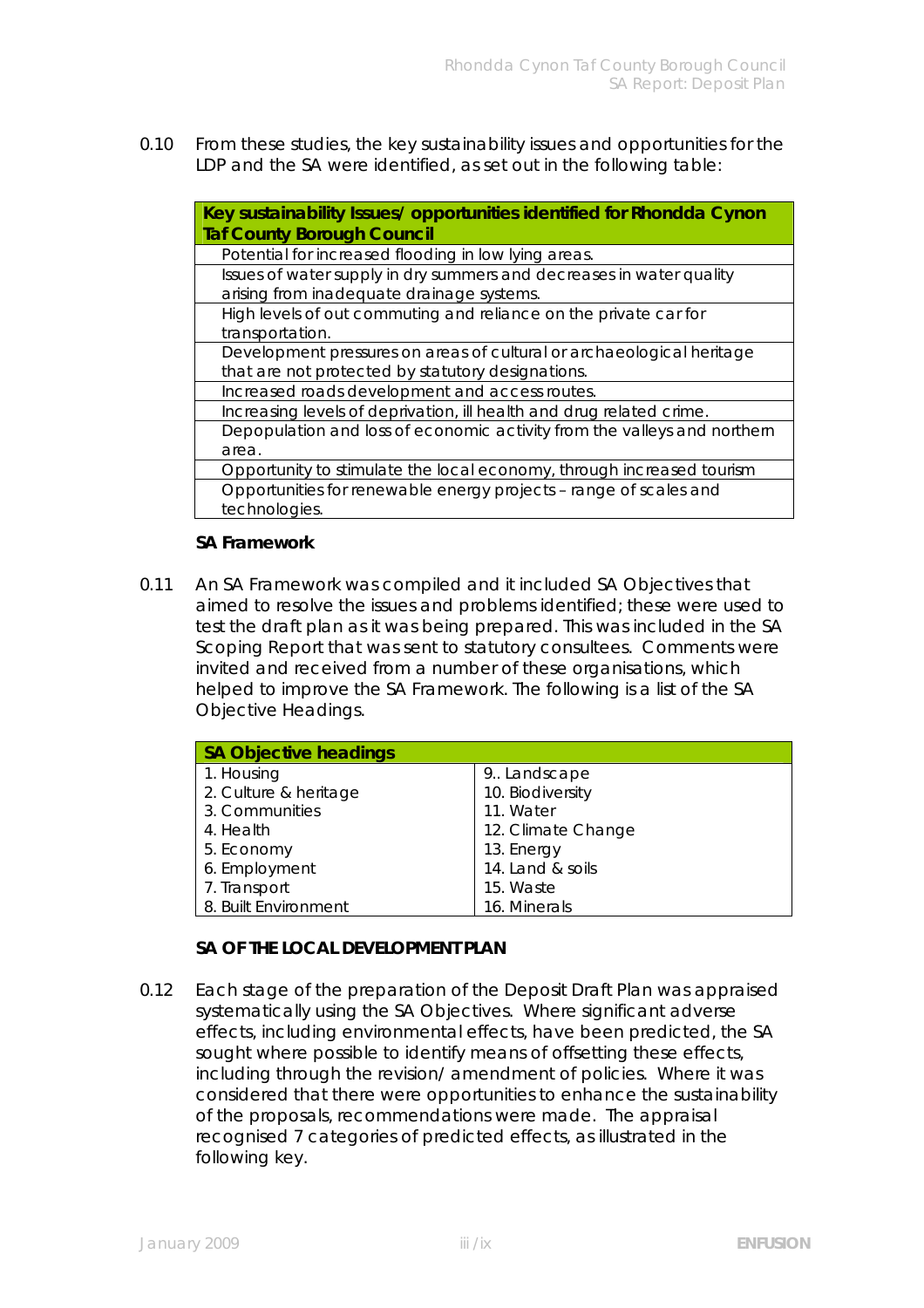| <b>Categories of Sustainability Effect</b> |                                                                 |  |
|--------------------------------------------|-----------------------------------------------------------------|--|
| DG                                         | Development actively encouraged as it would resolve an existing |  |
|                                            | sustainability problem                                          |  |
| ILG.                                       | No Sustainability constraints and development acceptable        |  |
| <sup>B</sup>                               | Neutral effect                                                  |  |
| Y                                          | Potential sustainability issues; mitigation and /or negotiation |  |
|                                            | possible                                                        |  |
| $\left( \right)$                           | Problematical and improbable because of known sustainability    |  |
|                                            | issues ; mitigation or negotiation difficult and /or expensive  |  |
| -R                                         | Absolute sustainability constraints to development              |  |
| っ                                          | Unknown effect                                                  |  |

#### **Appraising the Preferred Strategy Strategic Policies (2006)**

0.13 The Preferred Strategy contained 12 strategic policies. Each policy was subject to a detailed appraisal using the SA Framework informed by the wider LDP evidence base and the baseline information developed at scoping stage. Recommendations made by the initial Sustainability Report (Dec 2006) were incorporated by RCT in the next stage.

#### **Appraising the Preferred Strategy Spatial Options (2006)**

0.14 The Draft preferred Strategy identified five strategic options for spatial development and was subject to initial sustainability appraisal by Enfusion Ltd. The Sustainability Threshold Assessment (STA) method was used to provide a strategic overview of the performance of the five options (Trends Based Strategy, Local Needs Strategy, Consolidation Strategy, Sustainable Growth Strategy, Growth/Local Needs Strategy). The appraisal was undertaking using professional judgement and relevant evidence base and baseline data.

#### **Appraising the Preferred Strategy Site Allocations Method (2006)**

0.15 An SA was undertaken of the proposed Candidate Site Assessment Methodology, to determine whether the methodology used was compatible with the SA Framework and a robust and defensible methodology from a sustainability perspective. The recommendations of the SA were reported in full in the initial Sustainability Report (2006).

#### **HRA Screening of the Preferred Strategy**

0.16 The HRA Screening of the Preferred Strategy was undertaken in accordance with available official WAG guidance and current best practice. The approach combined a plan and site focus to consider the potential impacts of the LDP proposals on the conservation objectives of identified European sites.

# **Appraising the Deposit Plan 2008**

0.17 The Deposit plan was developed, taking into account the findings and recommendations of the iterative SA; this included SA of Topic Papers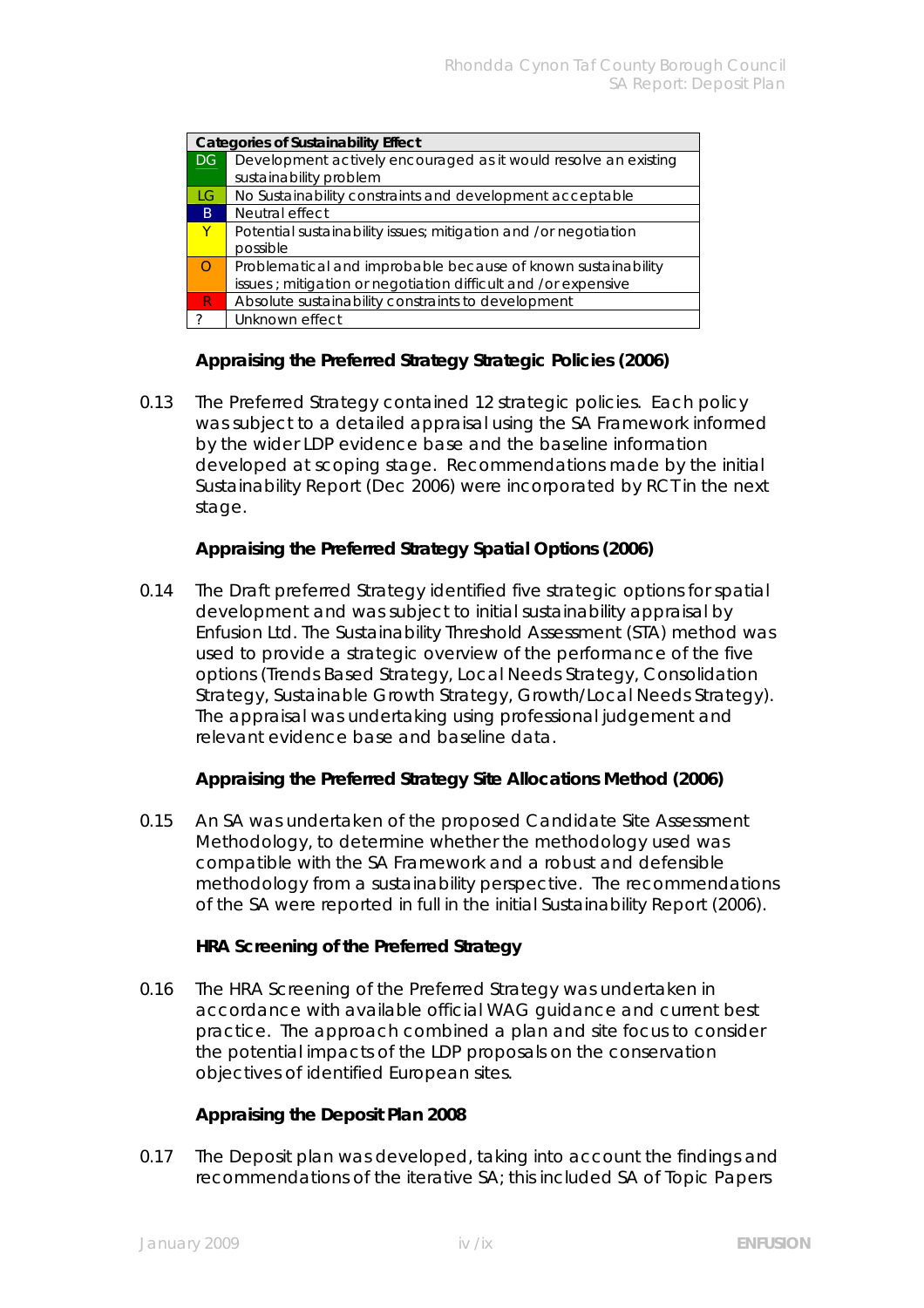developed by RCT to inform the policies presented in the Deposit Plan. The Deposit Draft Plan policies were then further appraised using the SA Framework of Objectives for Sustainability and the key findings and recommendations are highlighted in [Section 5] this Report.

### **Appraising the Deposit Plan Site Allocations 2008**

0.18 The two stage Candidate Site Assessment Method (CSAM) process was developed and refined by the Council with assistance from Enfusion Ltd in 2006, using the SA Framework. The CSAM incorporates the SA Framework and this process was used by the Council in the selection of sites for the Deposit Draft Plan. Enfusion undertook additional SA of the Strategic Sites proposed and provided a strategic appraisal of the nonstrategic sites as part of the overarching Core Strategy appraisal. The key findings and recommendation are summarised in [Section 5] this Report.

#### **Habitats Regulations Assessment/ Appropriate Assessment**

0.19 The HRA Screening for RCT's LDP (Dec 2006) recommended that further 'Appropriate Assessment' be carried out in relation to one European Site (Blaen Cynon SAC). This more detailed analysis was undertaken in parallel with the SA/SEA process, with reference to consultation comments from the statutory body CCW. The full assessment analysis and findings are presented in a separate report accompanying the LDP.

# **Uncertainties**

0.20 Throughout the development of the Deposit Draft Plan and the Sustainability Appraisal process, data gaps and uncertainties were uncovered. It is not always possible to accurately predict sustainability effects when considering plans at such a strategic scale. Impacts on biodiversity and cultural heritage, in particular given the specific sensitivities identified for RCT, will depend on more detailed information and studies at a site-level. Additionally, whilst climate change science is becoming more accurate, it is difficult to predict impacts likely to result from climate change, including synergistic effects. These uncertainties have been acknowledged in the appraisal matrices, where applicable, and will be further considered at the submission stage.

# **Significant effects identified**

0.21 The majority of policies were found to have significant positive sustainability benefits. The following table summarises the key positive effects identified: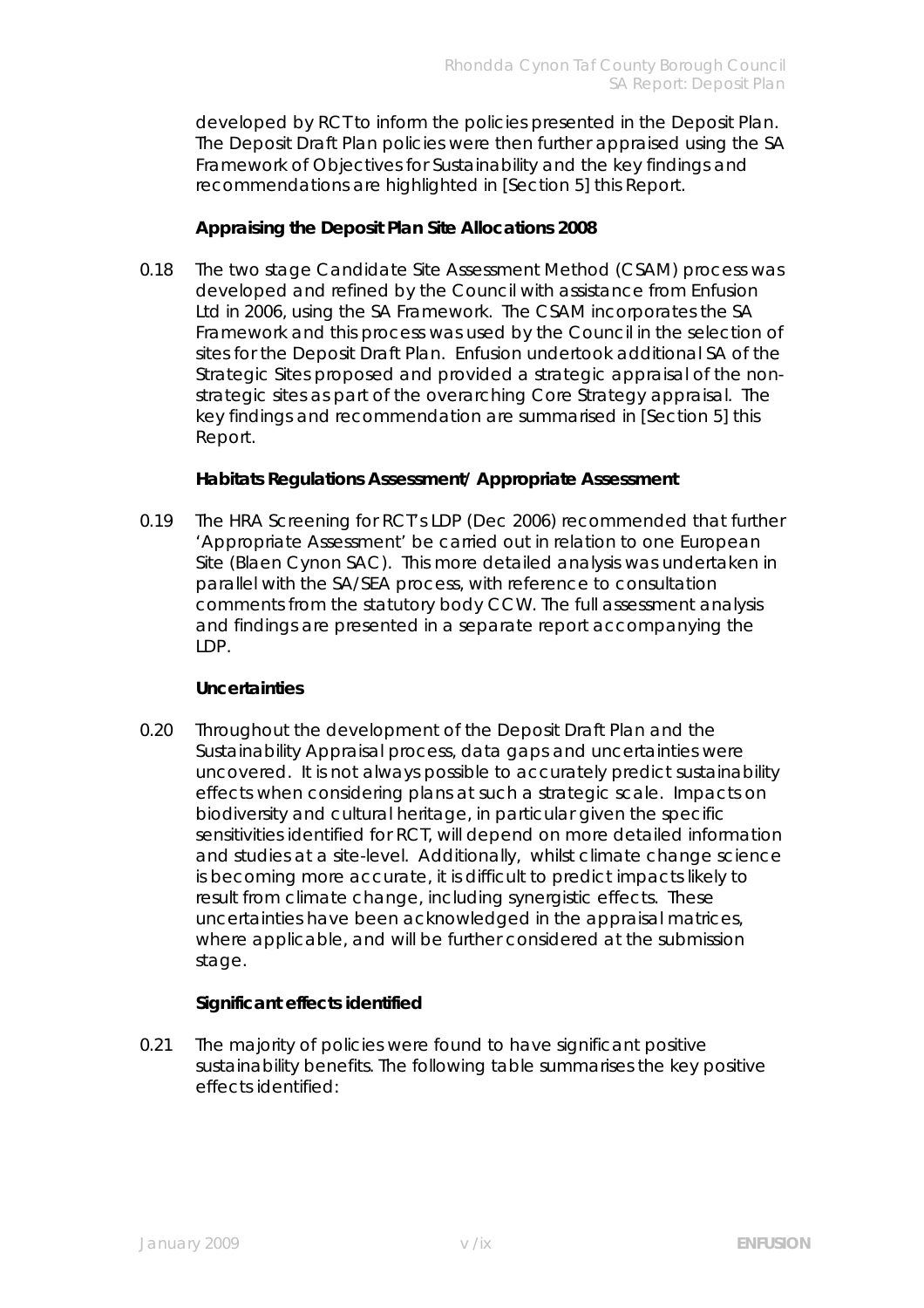| Significant Positive Effects Emerging from the LDP     |                                                                                                                                                                                                                                                                                                                                                                       |  |
|--------------------------------------------------------|-----------------------------------------------------------------------------------------------------------------------------------------------------------------------------------------------------------------------------------------------------------------------------------------------------------------------------------------------------------------------|--|
| <b>Key relevant SA</b>                                 | Positive effects identified:                                                                                                                                                                                                                                                                                                                                          |  |
| Objective:                                             |                                                                                                                                                                                                                                                                                                                                                                       |  |
| Housing                                                | The plan will have significant positive effects through<br>meeting the housing needs of the County Borough,<br>particularly affordable housing needs, and in locations<br>where housing is most needed through the explicit<br>focus on 'local needs'.                                                                                                                |  |
| Transport<br>Climate Change,                           | The plan responds to existing high levels of car<br>ownership and accessibility issues, by including strong<br>policies in support of public transport and through<br>seeking to minimise out-commuting.                                                                                                                                                              |  |
| <b>Communities</b><br>Economy                          | The plan provides an inclusive approach to<br>infrastructure provision, with particular benefits existing<br>communities (families, the elderly).                                                                                                                                                                                                                     |  |
| <b>Balanced</b><br>Communities,<br>Transport           | The plan provides measures to regenerate identified<br>areas of deprivation, in the Northern area of the<br>County Borough and their communities including<br>developing better connectivity through improved<br>transport routes.                                                                                                                                    |  |
| Biodiversity,<br>Landscape,<br>Water,<br>Land and soil | The plan recognises the distinctive landscape and<br>biodiversity areas in the County Borough (which<br>provide both constraint and opportunity) and takes an<br>approach to development that minimises impacts on<br>these areas through steering development toward<br>existing settlements and to areas of brownfield land<br>that will benefit from regeneration. |  |
| Economy,<br>Employment,<br><b>Communities</b>          | The plan will have positive effects for the economic<br>regeneration of existing centres particularly in the<br>Northern Strategy Area and provides opportunities to<br>reduce out commuting.                                                                                                                                                                         |  |
| <b>Built Environment</b><br><b>Climate Change</b>      | The plan has a strong focus on sustainable design and<br>construction, including consideration of travel plans,<br>encouraging sustainable transport, and ensuring high<br>level compliance with codes for sustainable<br>construction.                                                                                                                               |  |

0.22 Alongside the many positive effects of the plan, negative sustainability effects were also identified, generally as a result of the increased development proposed in the plan. These are outlined below:

| Significant Negative Effects Emerging from the LDP |                                                    |  |
|----------------------------------------------------|----------------------------------------------------|--|
| <b>Key relevant SA</b><br>Objective:               | <b>Negative Effects identified:</b>                |  |
|                                                    |                                                    |  |
| Biodiversity,                                      | The cumulative effects of increased development,   |  |
| Landscape,                                         | including housing, employment development, the     |  |
| Water,                                             | development of other infrastructure, in particular |  |
| Waste,                                             |                                                    |  |
|                                                    | major road scheme. These effects include:          |  |
| Communities,                                       | pressures on local and national biodiversity       |  |
| Health.                                            | designations;                                      |  |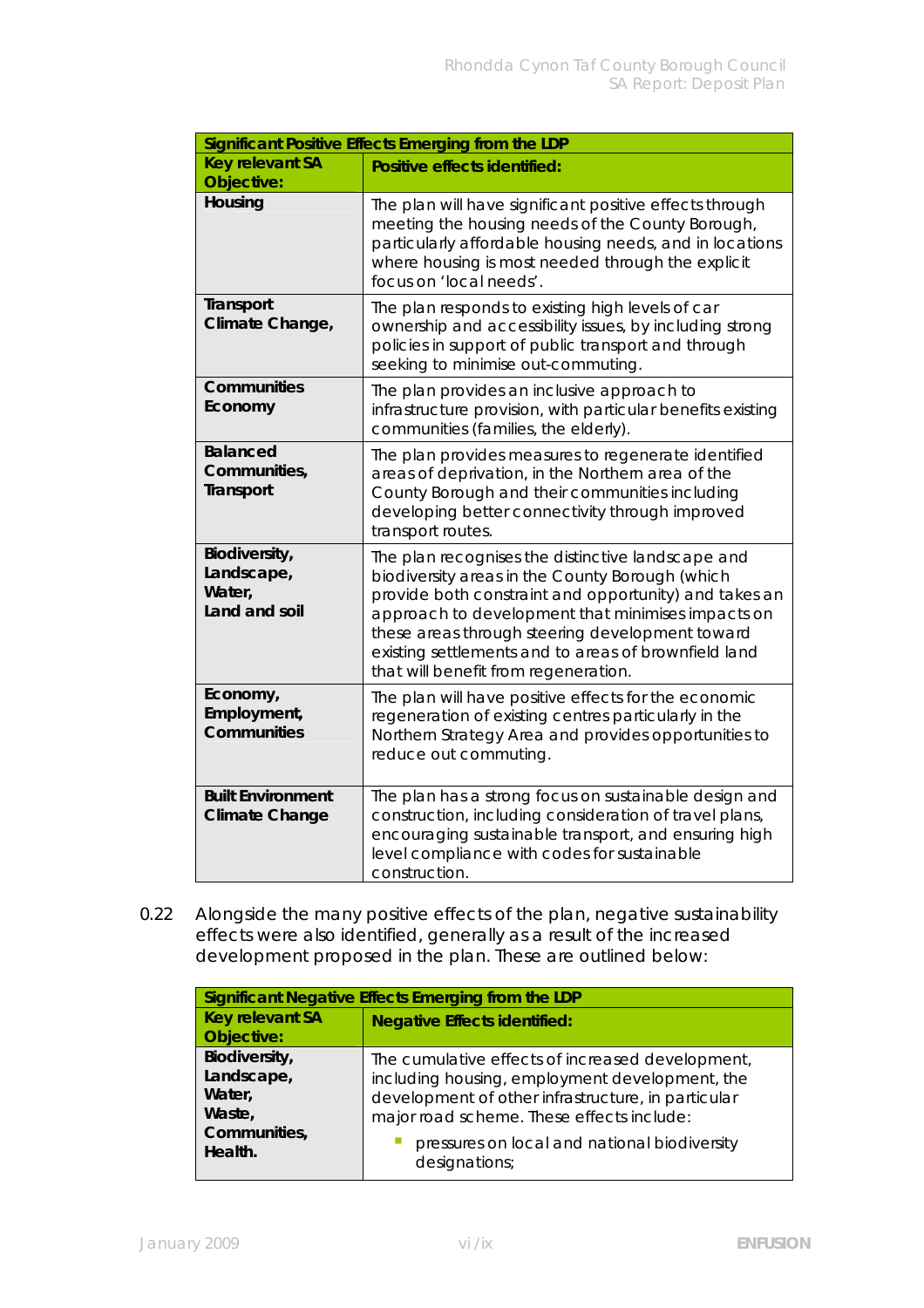| Significant Negative Effects Emerging from the LDP           |                                                                                                                                                                                                                                                                                                                                                                                                                                                                                                                                                                                                                                                                                                   |  |
|--------------------------------------------------------------|---------------------------------------------------------------------------------------------------------------------------------------------------------------------------------------------------------------------------------------------------------------------------------------------------------------------------------------------------------------------------------------------------------------------------------------------------------------------------------------------------------------------------------------------------------------------------------------------------------------------------------------------------------------------------------------------------|--|
| <b>Key relevant SA</b><br>Objective:                         | <b>Negative Effects identified:</b>                                                                                                                                                                                                                                                                                                                                                                                                                                                                                                                                                                                                                                                               |  |
|                                                              | T,<br>increased air pollution (local and regional);<br>direct land-take;<br>T.<br>T.<br>pressures on water resources and water quality;<br>T.<br>increased noise and light pollution, particularly<br>from traffic;<br>$\mathcal{C}$<br>increased waste production;<br>$\mathcal{L}_{\mathcal{A}}$<br>loss of tranquillity ;<br>T.<br>implications for human health (e.g. from<br>increased pollution); and<br>T.<br>incremental effects on landscape and<br>townscapes.<br>It is noted that whilst some policies relating to<br>development (e.g. the dualling of the A465 Heads of<br>Valleys Road) are determined at a higher policy level<br>by WAG, the environmental effects of development |  |
| Climate Change,<br>Energy                                    | must be taken into account by the LDP to ensure<br>mitigation is adequate.<br>An increase in the District's contribution to greenhouse<br>gas production- this is inevitable given the volume of<br>new development proposed, and includes factors<br>such as increased transportation costs, embodied<br>energy in construction materials and increased<br>energy use from new housing and employment<br>development.                                                                                                                                                                                                                                                                            |  |
| <b>Cultural and</b><br>Heritage,<br>Communities<br>Landscape | Less tangible effects of significant physical, economic<br>and social changes for local communities, including<br>impacts on cultural heritage, landscape, community<br>cohesion and identify particularly in locations where<br>there will be significant increases in development.                                                                                                                                                                                                                                                                                                                                                                                                              |  |
| Water                                                        | The cumulative effects of development affecting<br>surface runoff, water flow and the potential to<br>exacerbate flood risk where development is<br>concentrated in valley areas.<br>The increased levels of water demand resulting from<br>new development.                                                                                                                                                                                                                                                                                                                                                                                                                                      |  |

# **Mitigation and enhancement recommendations**

- An important role of the SA process is to provide recommendations for the mitigation of negative effects and enhancement of the positive effects identified in the appraisal process. These can then be carried forward in the remainder of the plan-making process and can include further recommendations for other development plan doc uments (for 0.23 example Supplementary Planning Guidance) and for processes including development control and site master planning.
- 0.24 In preparing plan polices, Rhondda Cynon Taf County Borough Council has already sought to mitigate the negative effects of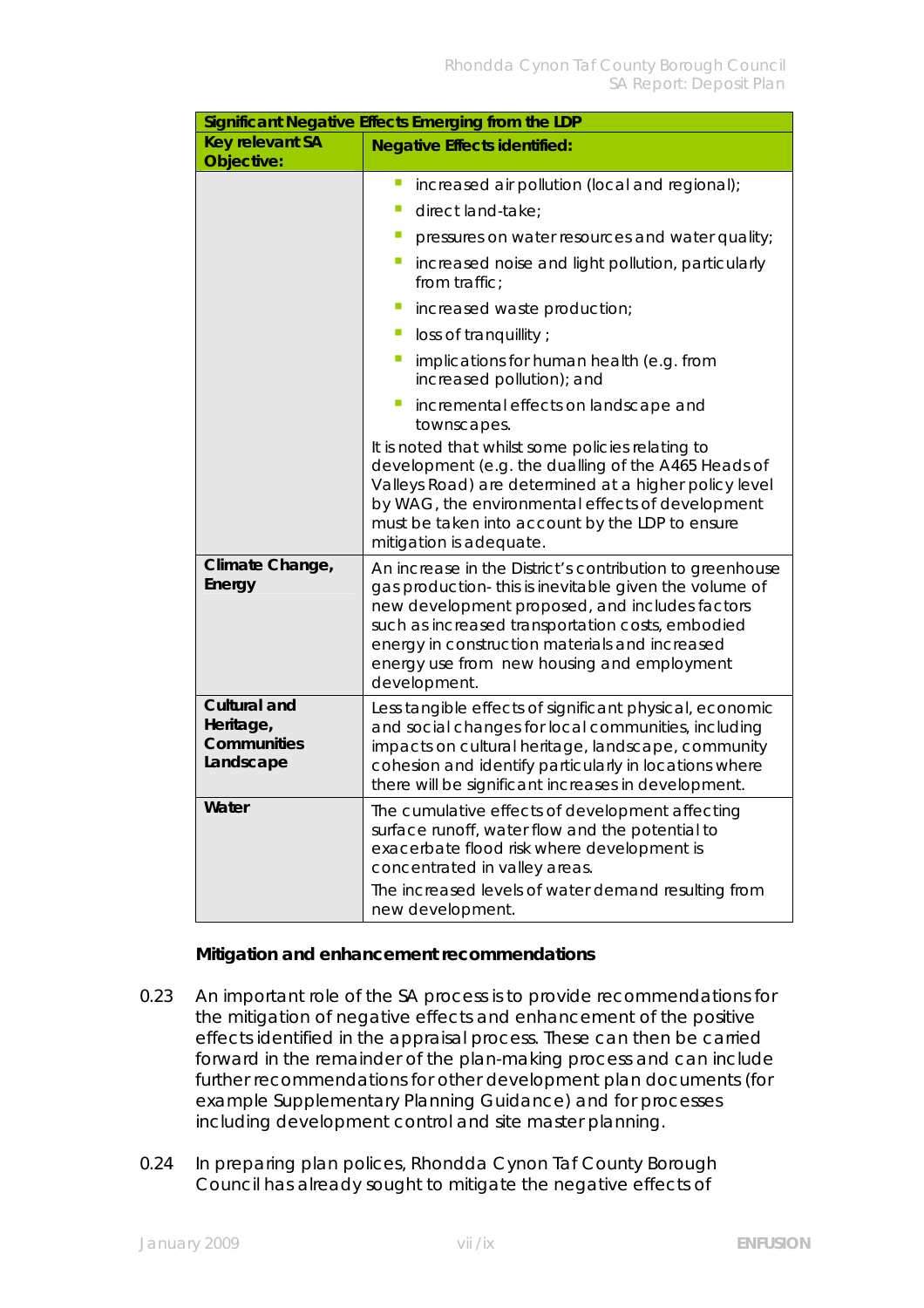development and maximise the opportunities presented, and they are commended for the work undertaken to date. The SA process has made further recommendations for the plan and these often r elate to the linkages between different issues that were identified as a result o f the SA. For example, there are strong synergies between the preservation and enhancement of biodiversity, the development of open space and cycle networks and the mainte nance of valued landscape integrity, which is of high value to local communities and offers potential for future tourism opportunities.

# **Monitoring the Implementation of the LDP**

0.25 Local planning authorities are required to produce Annual Monitoring requirement to monitor the predictions made in the SA and the Welsh Rhondda Cynon Taf has prepared a monitoring framework for the LDP and it is recommended that the targets and indicators proposed for Reports including indicators and targets against which the progress of the Local Development Plan can be measured. There is also a Assembly Government advises Councils to prepare a Monitoring Framework that incorporates the needs of the LDP and the SA. the SA are incorporated in this Framework.

#### **Statement on the Difference the SA/SEA process has made**

0.26 inform the preparation of the LDP by making suggestions for mitigating identified adverse effects and enhancing possibilities for enhancing positive effects through changes to the wording in policies and recommendations for new policies where appropriate. The Sustainability Appraisal has been carried out on draft plan documents in an iterative and ongoing way. The findings have helped

# **CONCLUSIONS AND NEXT STEPS**

- 0.27 cumulative and incremental effects. The SA has found that the Deposit and Southern areas, whilst seeking to protect the County Borough's negative effects identified relate to the pressure of housing and constraints. The SA has sought to make recommendations that assist the Council in mitigating the negative effects and enhancing the The SA of RCT's Deposit Draft Plan has appraised the effects of individual policies, as well as the overall effect of the plan, including Draft Plan will make a significant contribution to sustainability in the County Borough, with a particularly strong focus on addressing the respective housing, community and economic needs of the Northern valued natural environment, landscape and cultural heritage. The key economic development, including for new infrastructure in areas where there are identified natural environment and flooding positive opportunities of development across the County Borough.
- 0.28 . deposit for 6 weeks during February and March 2009 for consultation This SA report accompanies the draft LDP which will be placed on After the close of consultation the Council will advertise alternative